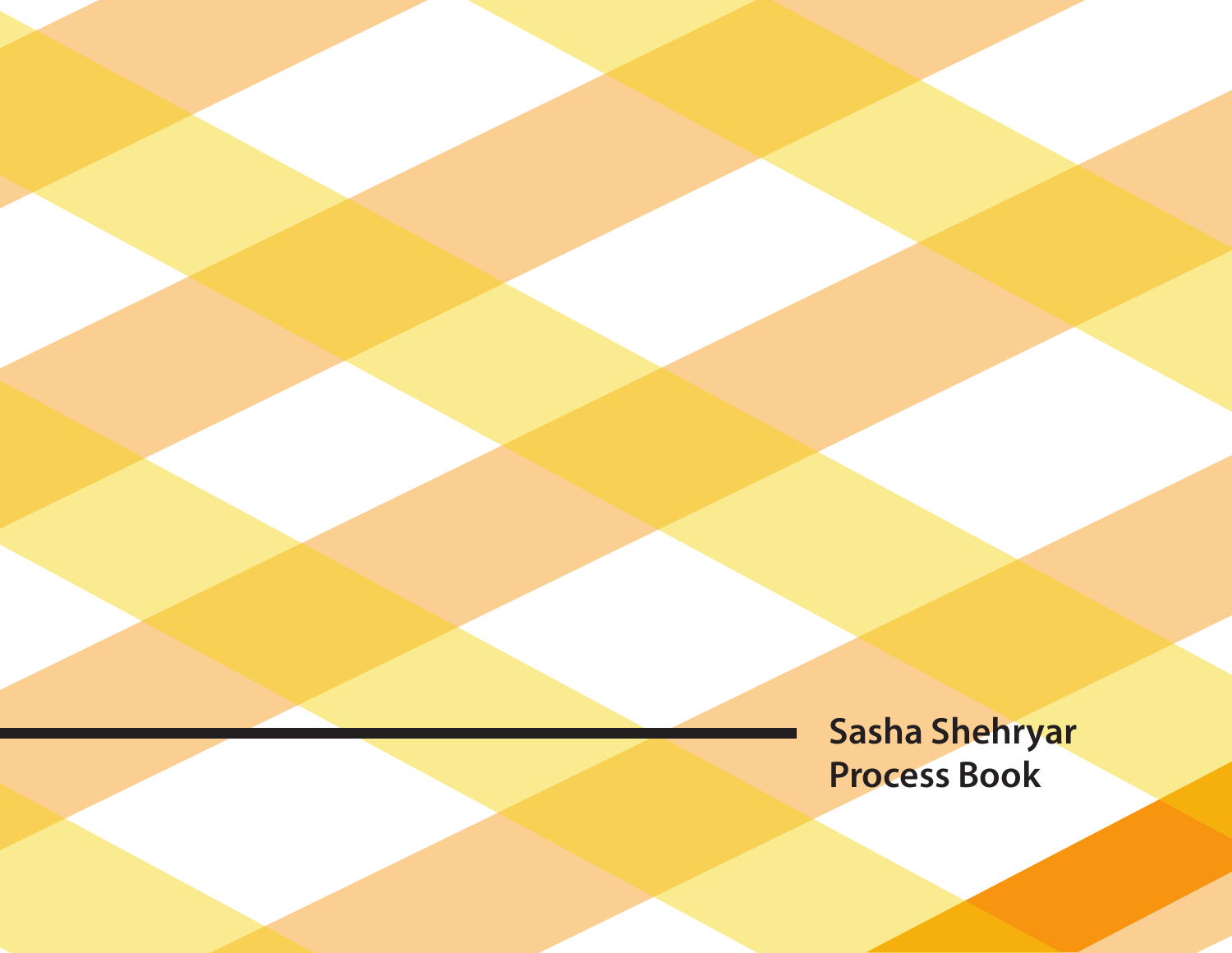### Process - Moodboard

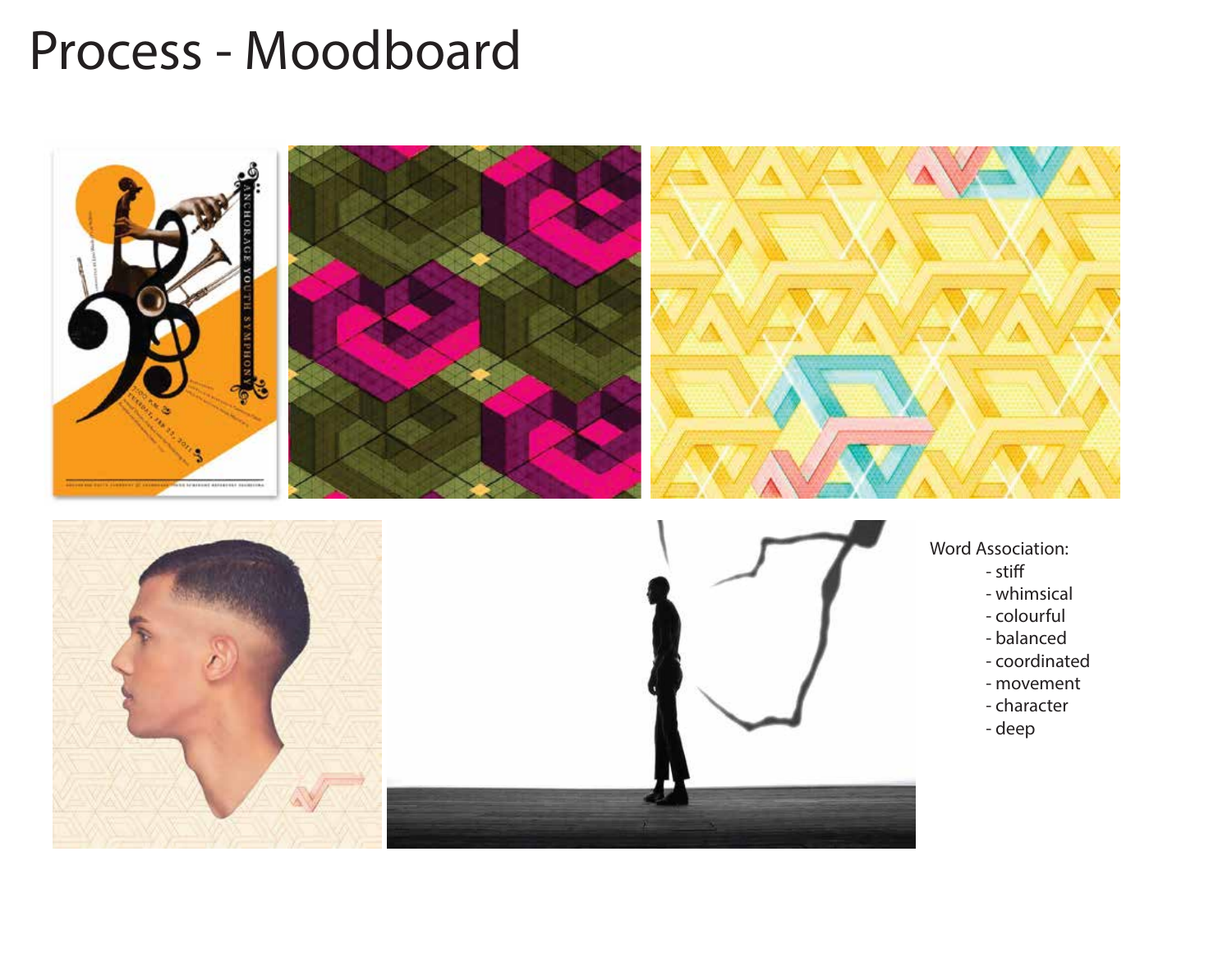# Process - Sketches



Research



#### Concept Sketches

Critique:

- use more original imagery
- focus on sounds of the songs
- work with radial grid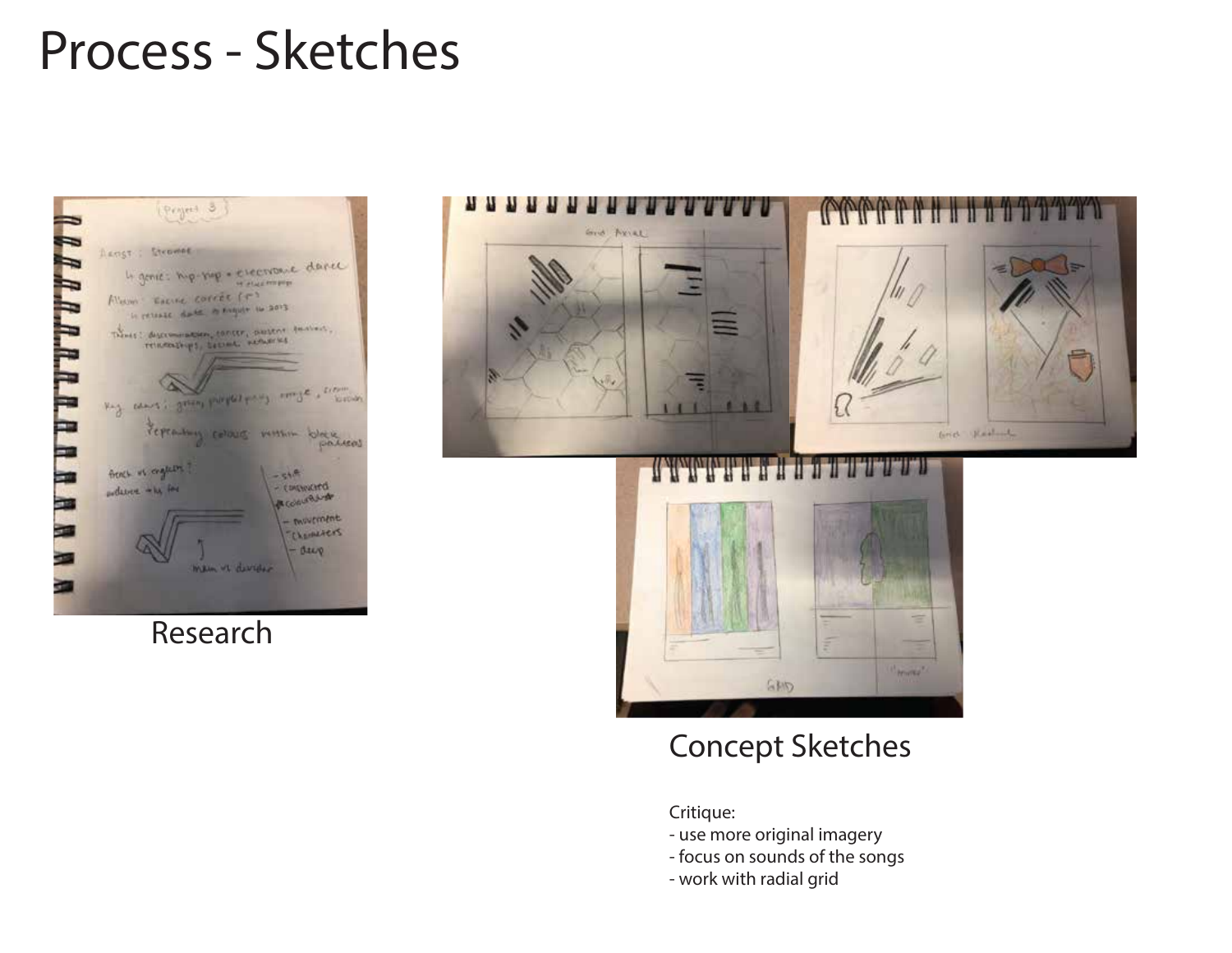# Process - Digital Imagery / Layouts







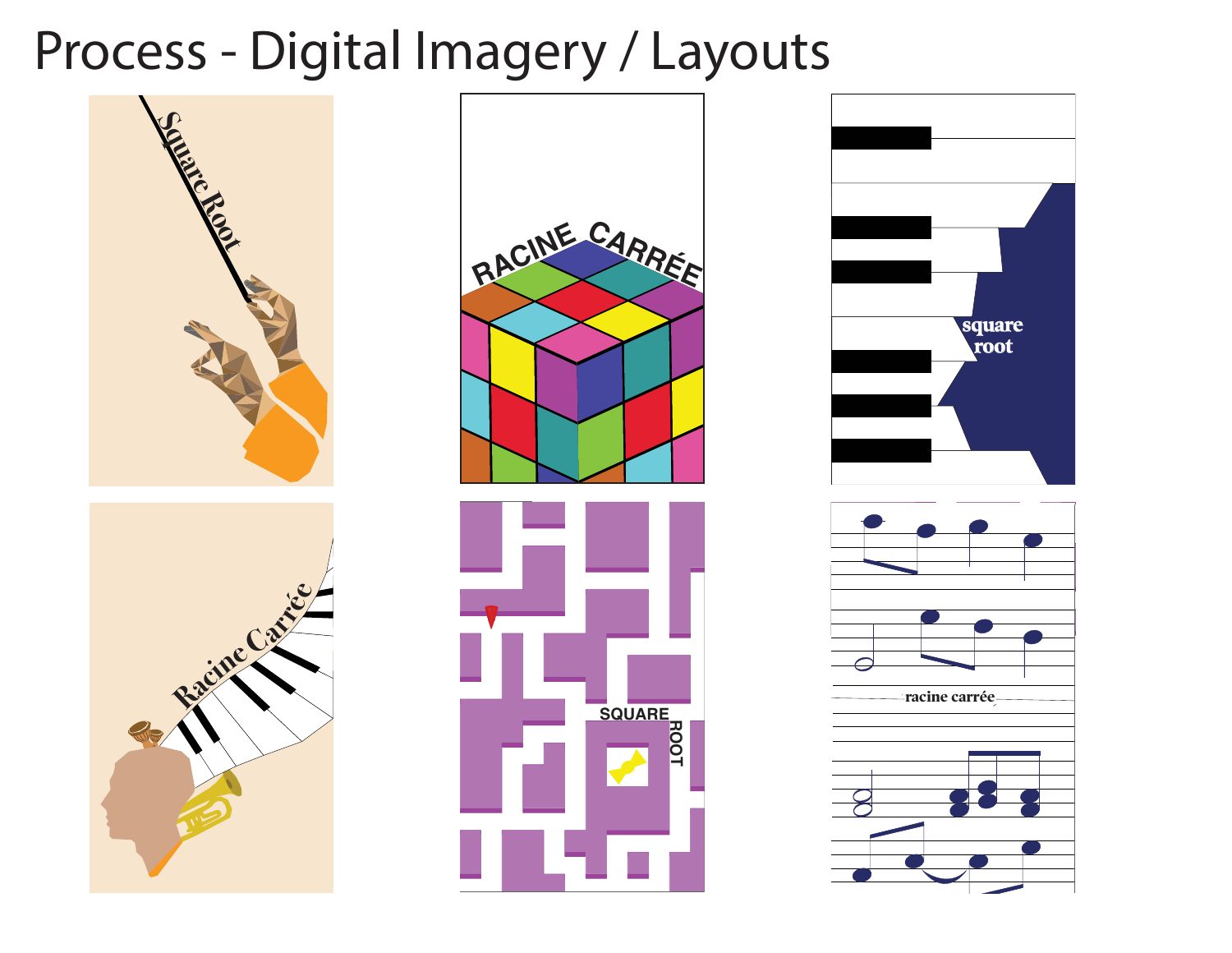# Process - Digital Layouts - Placing Type



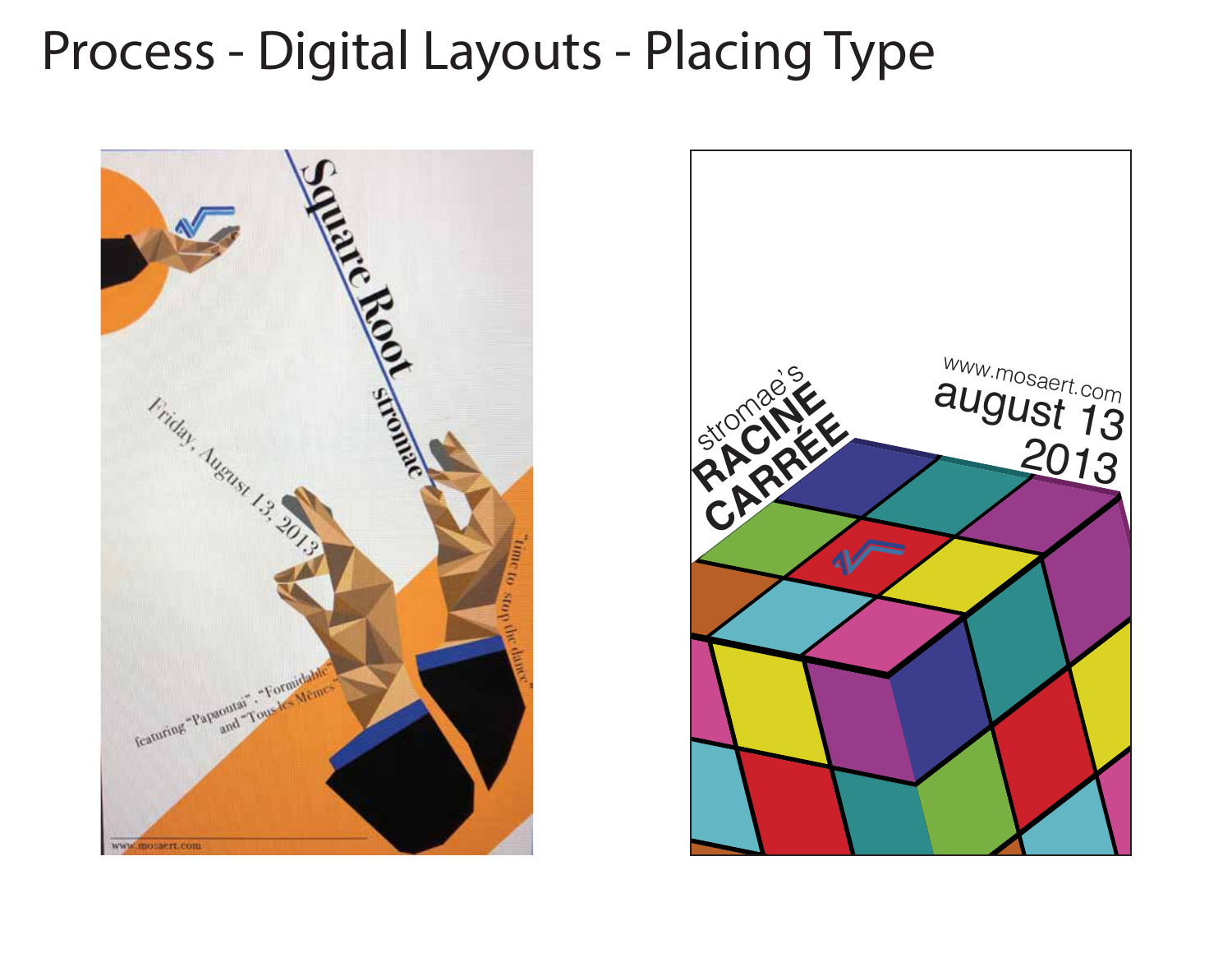### **Type Systems**



**STROMAE SQUARE ROOT**

### wednesday august 13, 2013

featuring "Formidable", "Tous les Memes" and "Papaoutai"

time to stop the dance www.mosaert.com